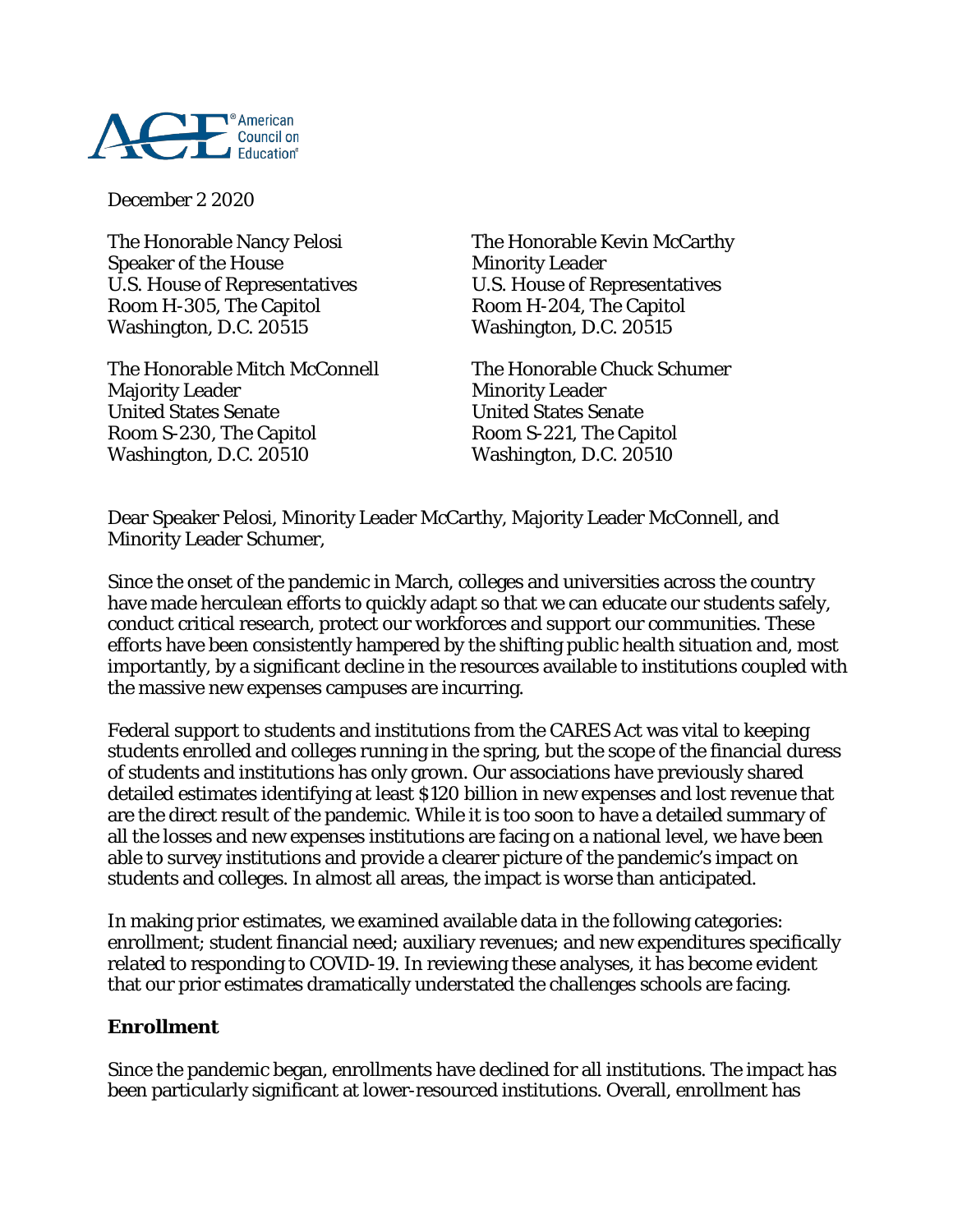declined by 3.3 percent according to the National Student Clearinghouse Research Center. Community college enrollments have dropped by 9.5 percent. But even at schools with relatively small enrollment declines, the associated revenue losses have been substantial. In one survey of larger, four-year, public and private institutions, nearly all of the institutions reported losing tuition revenue and the average loss was just over \$3.6 million per institution.

While enrollments have generally held better than expected in the spring, the data display troubling signs. Of particular concern is the 13 percent freshman drop across all institutions, and almost 19 percent at community colleges, with a concentration of losses on Black and Latino males. This is particularly harmful because it means smaller classes for years going forward. These declines are not spread evenly, either, with underrepresented students comprising a disproportionately larger share of these declines, with Black student enrollment having declined by 8 percent, for example. We also know that applications for the FAFSA have declined compared to prior years, indicating lowerincome students are choosing not to apply. In the area of international students, the Open Doors report recently found that new international enrollments have declined by 43 percent, a level that drastically impacts institutional finances and the viability of numerous programs in both the short- and long-terms. There is little hope for a quick rebound, as next year looks to be even worse based on initial data. The Common Application recently reported that applications were down 8 percent compared to last year at this time, and down 16 percent for low-income and first-time students.

### **Student Need**

In early April, we estimated that student financial need would increase by 20 percent, equaling approximately \$12 billion. As we move towards the end of the traditional fall semester, we believe this need is greater than projected. This is for a number of reasons. First, we assumed in the spring that the pandemic would have been further mitigated by this time, and that the economy would have been that much further towards a full recovery. Beyond that, the pandemic has clearly had a disproportionate impact on lowincome students and their families, driving up financial need.

A study conducted by the American College Health Association and the Healthy Minds Network determined that over 63 percent of college students have experienced financial losses directly or within their families due to the pandemic. Similarly, research published in the Journal of Public Economics in November had stark details on what college students have experienced in the pandemic. The study found that "40% have lost a job, internship, or job offer, and…(l)ower-income students are 55% more likely than their higher-income peers to have delayed graduation due to COVID-19." For low-income students, many of whom work while studying, the numbers are even worse: "(w)orking students suffered a 31% decrease in their wages and a 37% drop in weekly hours worked, on average. Moreover, around 40% of students lost a job, internship, or a job offer, and 61% reported to have a family member that experienced a reduction in income."

Unlike other sectors of the economy that experienced a recovery in late summer and early fall, college students are disproportionately likely to have suffered more and are less likely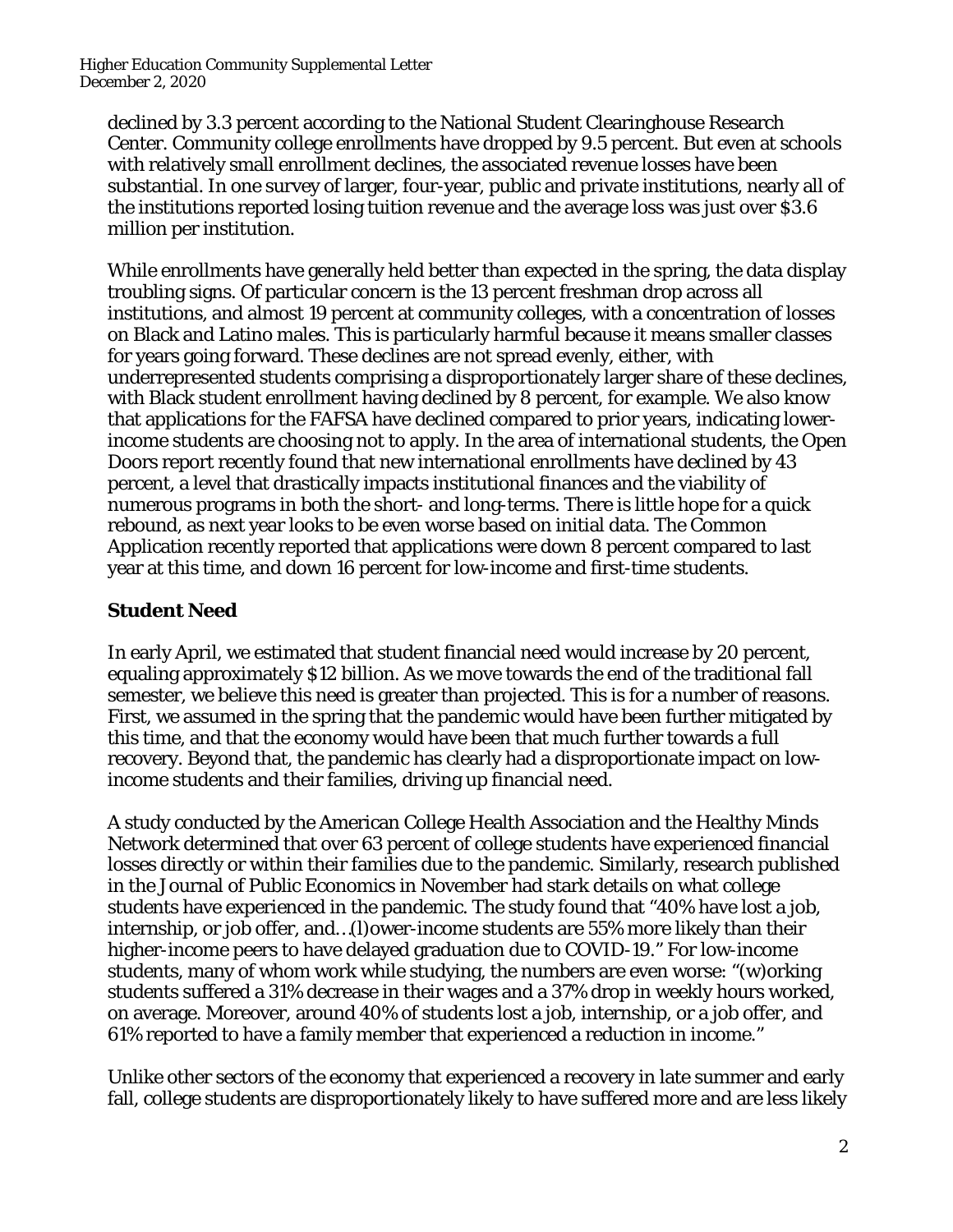to have benefited from where economic recovery has occurred. This is primarily because college students tend to work in low-income positions that do not require postsecondary credentials, and they remain mired in a steep economic recession. The Pew Research Center reported that "young adults ages 18 to 29 were also more likely than older Americans to say that they have lost a job or taken a pay cut because of the coronavirus outbreak. The decrease in employment…ranged from 6% among workers with a college degree or more education to 21% among workers without a high school diploma." This is due in part to the fact that "nearly half of young adult workers (48%) were employed in higher-risk industries…compared with 24% of workers overall." Among other impacts of this shift, Pew found that 52 percent of young adults are living with a parent for the first time since the Great Depression.

This aligns with reports from campuses. Given the lack of additional federal support to students since the passage of CARES nearly eight months ago, the burden for meeting students' increased needs has fallen primarily to institutions. While it is too early to have a comprehensive analysis of the amount of institutional aid being awarded, individual institutions report substantial increases in the amounts of financial aid beyond that originally budgeted, as schools attempt to support students and help them persist in their studies or enter college. In a survey of 31 private, four-year nonprofit institutions, the single largest COVID-related expense reported was increased financial aid to students. For these reasons, we expect that current unmet financial need of students now exceeds our June estimate.

## **Auxiliary Revenues**

Auxiliary revenues are a significant portion of overall institutional revenues and they are not well understood. This category predominantly includes revenue from room and board charges, but also includes a wide variety of other revenues, such as event tickets, parking fees, bookstores, and conference and facility fees. Our estimate in April predicted a decline of 25 percent of institutional revenues in this category, which totaled roughly \$11.6 billion in foregone revenue.

Much like the enrollment picture described above, these estimates were predicated on the belief that colleges and universities would largely have resumed normal operations by the fall, limiting to some extent losses in this area. Given the current situation, with the majority of campuses either operating fully remotely or with limited student presence, it is not surprising that those estimates were far less than actual losses. In data shared by 63 institutions, their non-tuition revenue losses totaled just over \$4.45 billion, equal to 38 percent of the total spring estimate, from just 63 of more than 4,500 degree-granting institutions. In light of this, it is safe to assume that the decline in auxiliary revenues is substantially greater than estimated.

# **COVID-specific Expenses**

In early July, based on comprehensive financial data reported by institutions, we estimated that they would spend \$73.8 billion specifically to address COVID-19. Since that time, we have heard from numerous institutions that their overall costs have greatly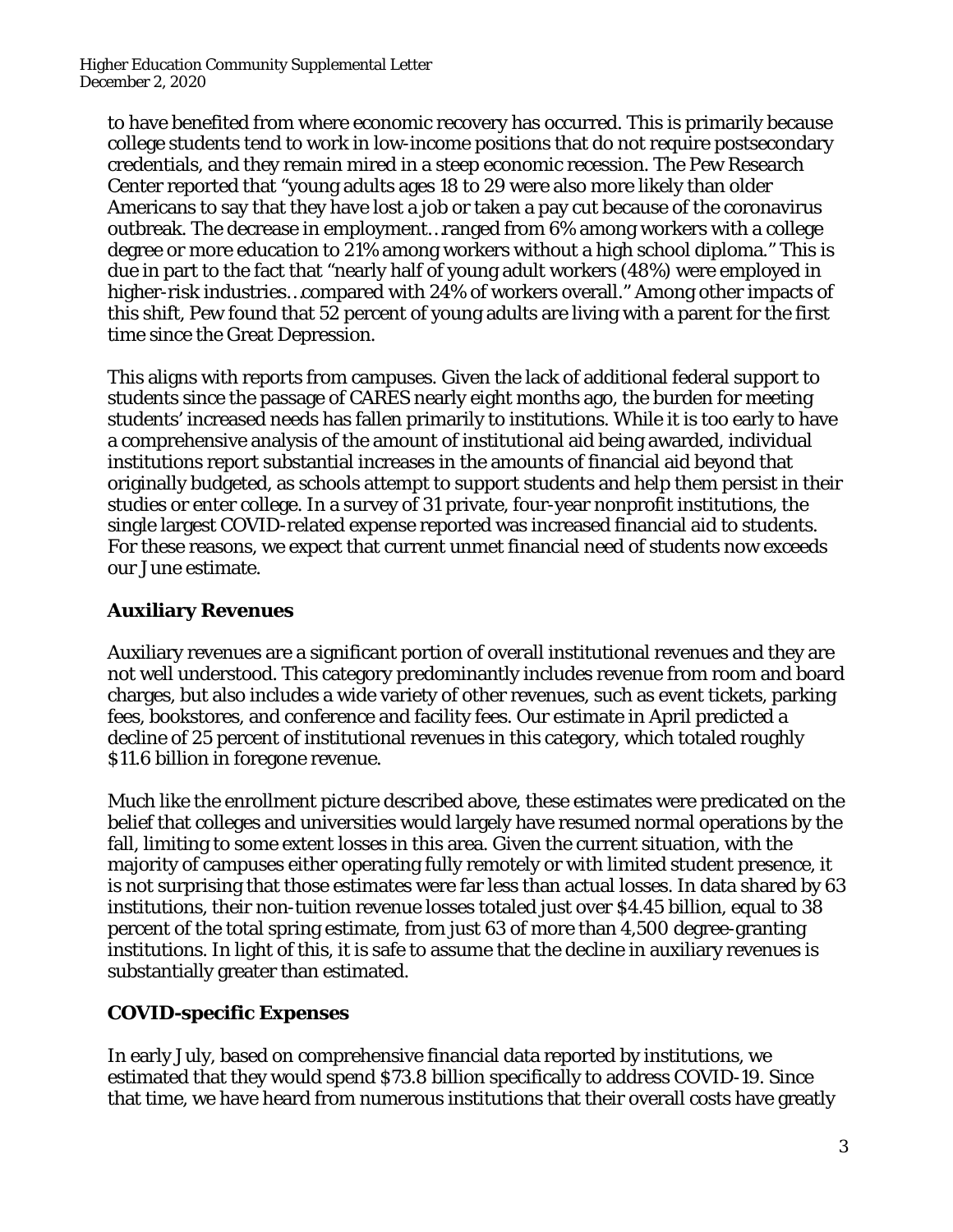exceeded what they had planned for. Indeed, over two-thirds of private nonprofit institutions (68 percent) said expenses exceeded their estimates, while the remainder reported that expenses equaled their estimates.

In general, much of the earlier estimate has proven fairly accurate. Comparing the data institutions reported in June and July with the data reported in November<sup>[1](#page-3-0)</sup>, the average cost per institution (excluding testing costs) was \$11,956,795, slightly lower than the \$14,716,370 estimated.

However, testing expenses have been significantly higher than anticipated, and in many cases equal or exceed all other costs institutions are incurring. Despite creative approaches such as testing waste water to identify possible outbreaks, or collaborative testing facilities that enable multiple institutions to share expenses and lower the overall cost per test, testing costs have vastly exceeded expectations. In July, our institutions anticipated spending an average of \$3,791,678 on testing costs. Now, well into the 2020- 21 academic year, campuses are reporting spending \$9,362,967 on average, or nearly three times that amount. The growth in cost has been driven by the necessity of regular and repeated testing, which has been exacerbated by the lack of consistent and comprehensive national testing policies.

The net result is a significant growth in overall costs. Combining the two averages we find that COVID-specific costs increased by \$2,811,714.17 on average for each institution, or more than 15 percent above what was anticipated. Given that the biggest driver of this increase is testing costs, which are unlikely to decrease in the near future, we should expect these numbers to only grow larger going forward.

#### **State Support**

Our prior estimates did not account for possible state budget cuts, given that the estimates were prepared before the extent of state budget shortfalls was clear. Now that states are finalizing their spending plans, we know that numerous states have already cut support for higher education programs, including financial aid programs, while many others have announced plans to do so. These cuts, while not universal, are the norm among institutions we've heard from. At the 44 public institutions who provided detailed information to us, 32 reported that their state has implemented budget cuts ranging from 5 percent to 58 percent of overall support, with the average cut being 11.3 percent.

While the precise reductions will vary even within a state, the responses above are consistent with announcements made by state governments. Some examples of these include:

- Institutions in Kentucky have been told to prepare for an 8 percent cut.
- The state of Georgia has cut the University System of Georgia budget by 10.8 percent and has also reduced the budget for the Technical College System of

<span id="page-3-0"></span><sup>&</sup>lt;sup>1</sup> The July data included two- and four-year institutions, while the November data only included four-year institutions. The averages for July data here exclude two-year institutions for the purposes of comparison.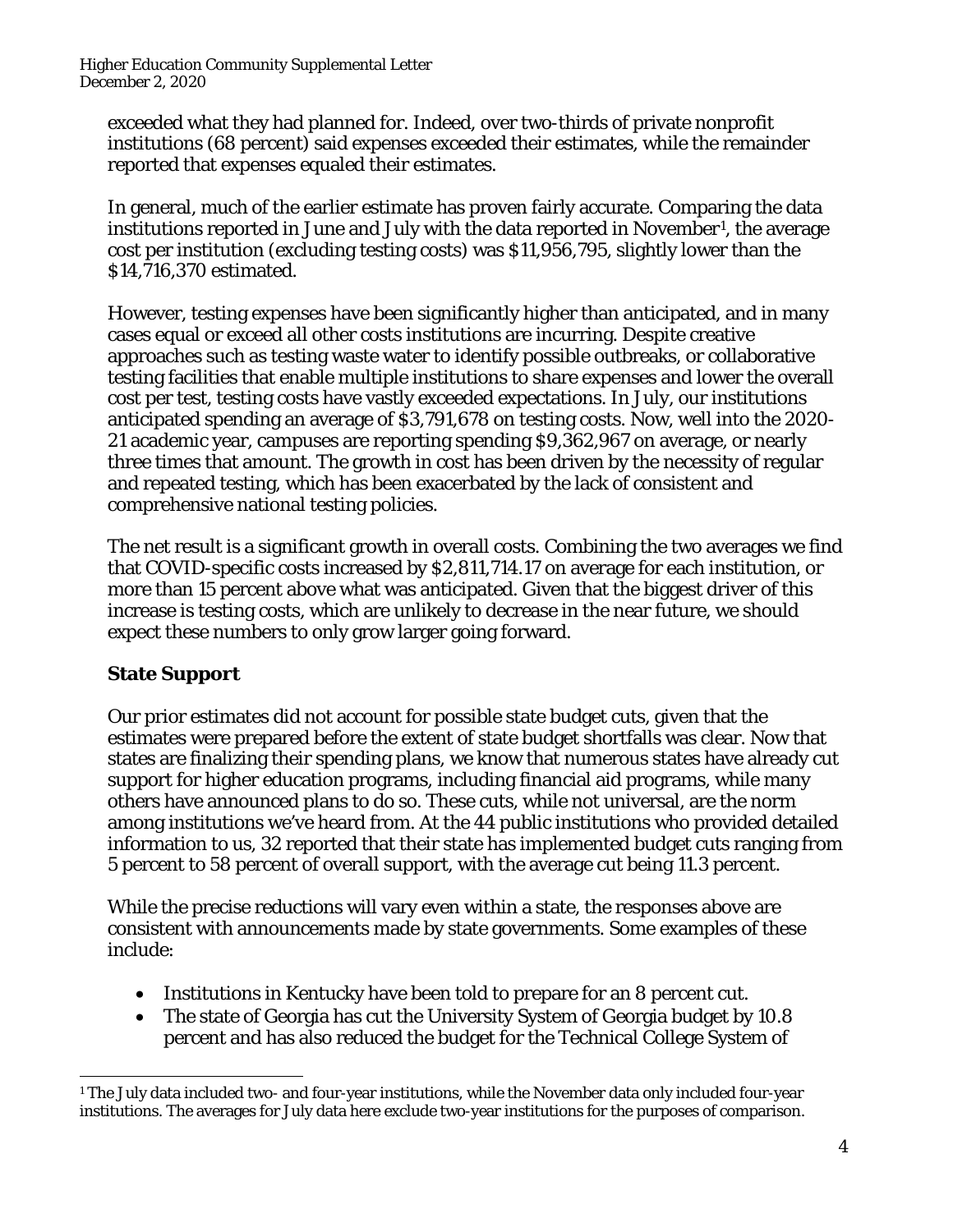Georgia by 10.8 percent.

- The appropriated budget for Oklahoma's state system of higher education was reduced by 3.95% from FY20 to FY21.
- Public colleges and universities in Rhode Island are implementing a 15 percent budget cut for the 2021-22 fiscal year.
- Missouri reduced funding for higher education in the FY20 budget cycle by 12 percent. For community colleges in Missouri, this has resulted in budget cuts of 13 percent in the last fiscal year and an estimated 7 percent for the current fiscal year.
- State student grant aid cuts are being considered throughout the nation, for students at public and private colleges.

Taken together, the above data makes extraordinarily clear how perilous the current financial situation is for all but a handful of colleges and universities. The numbers are staggering in the aggregate, but even more troubling when the impact on individual schools or systems is examined. Just a few examples include:

- The University of California System is facing over \$2.6 billion in pandemic-related financial impact, and the California State University System reported over \$337 million in losses and new costs due to COVID-19 in May, numbers which have grown since. And the California Community Colleges have incurred new systemwide unmet costs of over \$210 million, while now preparing to absorb \$1.5 billion in late state payments and the associated borrowing costs.
- The Kentucky Community and Technical College system showed additional costs and revenue losses of \$22.1 million from the start of the pandemic in March through the end of the fiscal year at June.
- LaGrange College, a liberal arts college of 1,200 students (of which 43 percent receive Pell Grants and 75 percent receive federal loans) in Georgia has had to lay off and furlough employees, sell off property, and severely cut their budget in order to continue to serve their students, including dramatically increased mental health support.
- The University of Nevada, Las Vegas is facing a 20 percent cut in state appropriations and as a result will be forced to consider extending furloughs, additional layoffs (that have thus far been limited to event-based employees), program reductions, financial aid reductions, and decreases in service levels.
- Nonprofit private colleges in Pennsylvania are reporting a collective negative financial impact of the pandemic totaling \$851 million across 90 institutions, just for this calendar year.
- The Maine Community College System is projecting future cuts of 10.4 percent in state appropriations, which would force the suspension of certain programs and the elimination of as many as 90 positions.
- A large religious institution in New York has faced \$58.8 million in impact, of which \$26.3 million is from additional expenses and \$32.5 million is from revenue loss (in particular from housing, enrollment, and financial aid).
- Iowa's 15 community colleges have calculated a financial impact due to the pandemic of \$21,815,389, just through the end of FY 2020 (June 30). These figures do not include incurred or anticipated state budget cuts.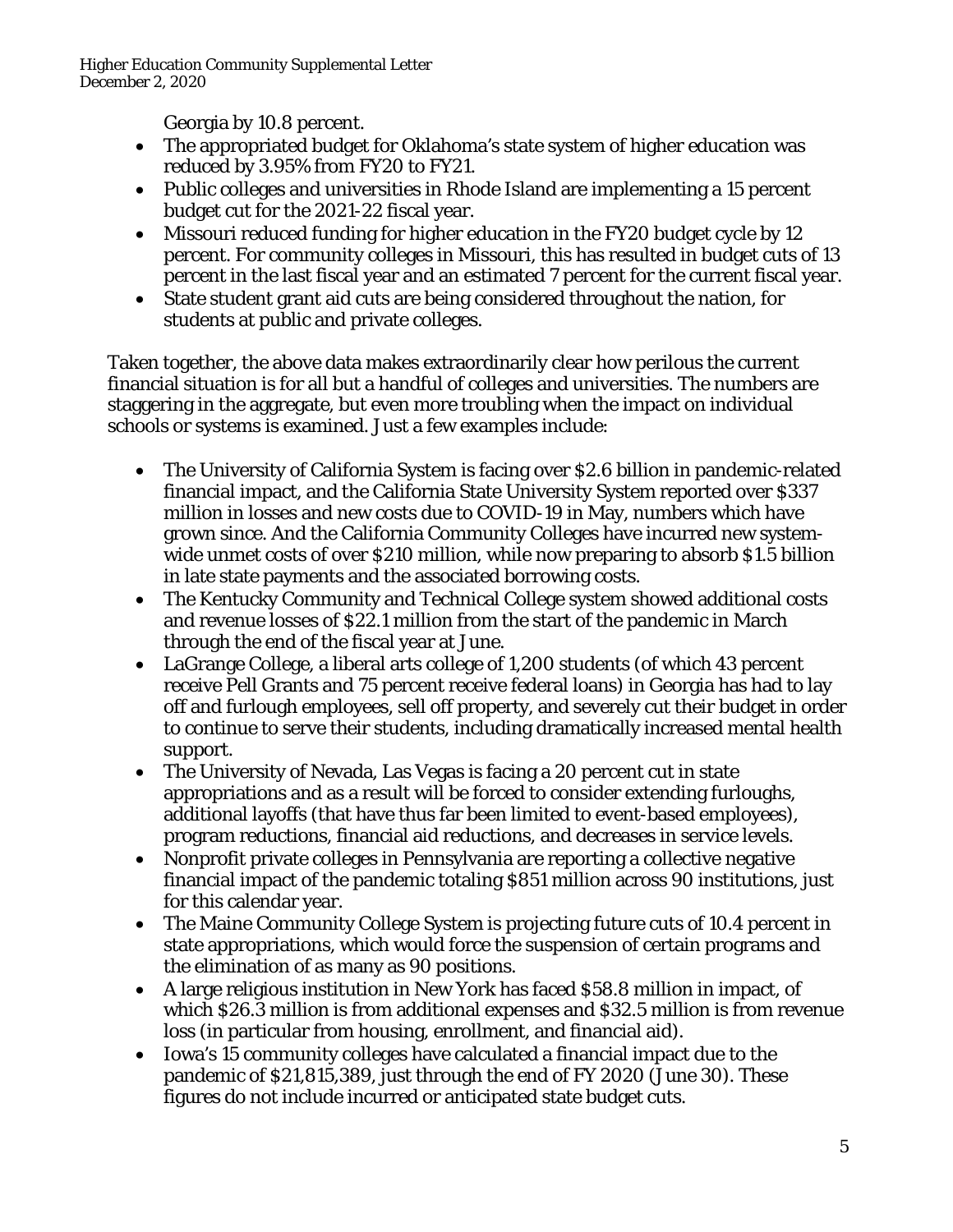- Medaille College, a master's college in New York with around 3,000 students, the majority of whom are underrepresented, low-income students need additional staff to perform outreach and provide support services to students, due to financial losses from the pandemic, but the funding for this effort is not available.
- With the possible combination of further state cuts and the reduction of tuition and other student revenue dollars, Wichita State University will need to implement budget cuts of up to 12 percent for fiscal year 2022.

The situation currently facing America's colleges and universities is a crisis of almost unimaginable magnitude. Colleges and universities have already pushed their financial capacities to the limits in addressing this crisis. As detailed above, campuses are now dealing with a massive, accumulated loss of revenue that is likely to grow worse in the near future, and in most areas will persist for several years. This is taking place at a time when nearly all operational costs have significantly increased, to a degree beyond what could have been reasonably expected. The result of this has been devastating and widespread: programs have been closed; schools have drained what reserves they had and most troublingly for institutions, according to the Bureau of Labor Statistics more than 484,000 higher education employees have been laid off since February, more than 12 percent of the overall workforce. This excludes the truly tragic loss of educational opportunity and continuity that so many students have experienced. The current situation is unsustainable for an extended period and at this point there are simply no other sufficient options for institutions beyond meaningful federal assistance. That support is needed urgently.

We urge Congress and the Administration to finalize negotiations as quickly as possible on a supplemental spending of sufficient size to provide at least \$120 billion in needed support to students and campuses across the country.

Sincerely,

Ted Mitchell President

On behalf of:

Accrediting Commission for Community and Junior Colleges Achieving the Dream ACPA-College Student Educators International ACT Alabama Association of Independent Colleges and Universities Alabama Collegiate Bookstore Association American Association of Colleges for Teacher Education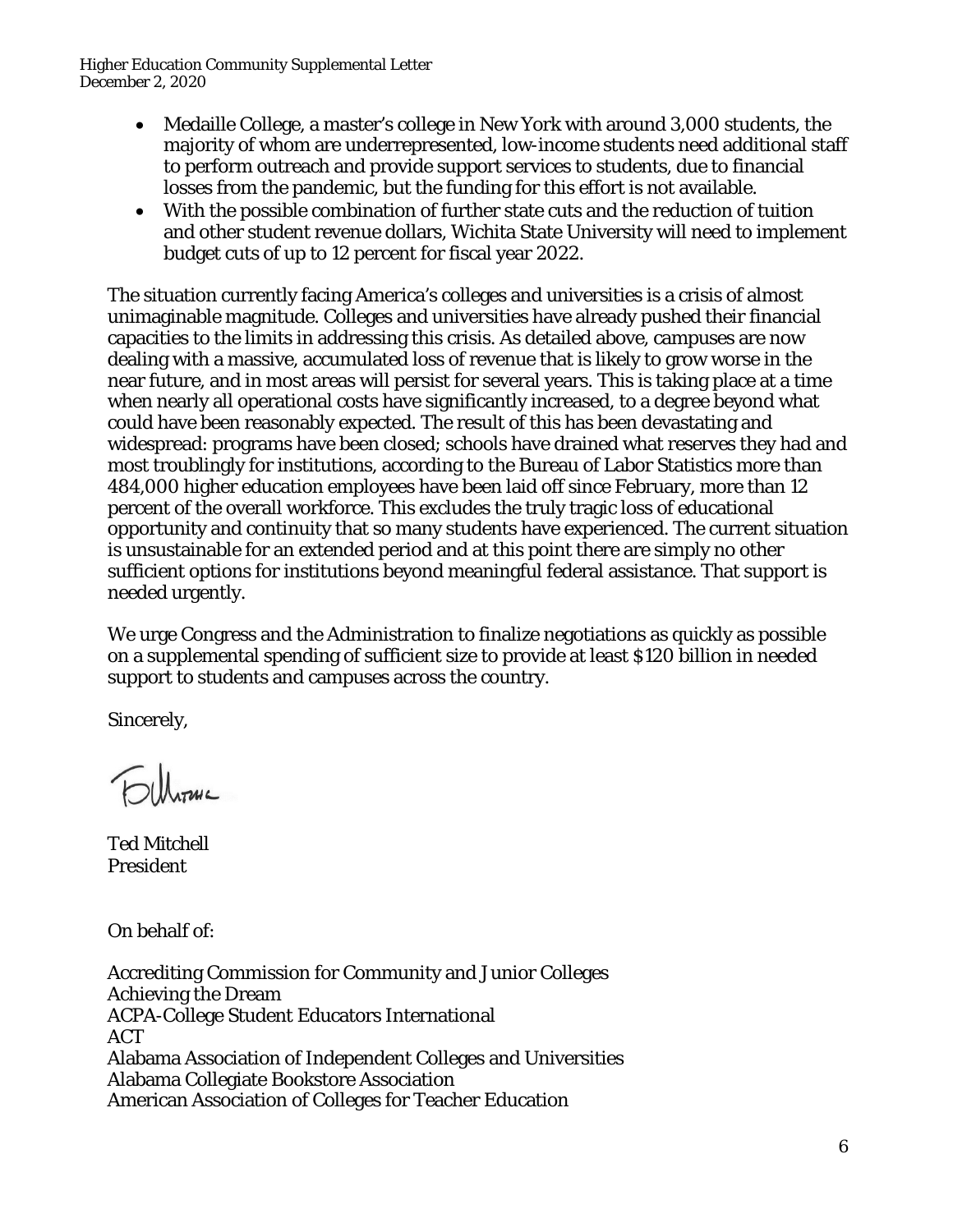American Association of Colleges of Nursing American Association of Collegiate Registrars and Admissions Officers American Association of Community Colleges American Association of State Colleges and Universities American Association of University Professors American College Health Association American Council on Education American Dental Education Association American Indian Higher Education Consortium APPA, "Leadership in Educational Facilities" Associated Colleges of the Midwest Association of American Colleges and Universities Association of American Universities Association of Catholic Colleges and Universities Association of Community College Trustees Association of Governing Boards of Universities and Colleges Association of Independent California Colleges and Universities Association of Independent Colleges and Universities in Massachusetts Association of Independent Colleges and Universities in New Jersey Association of Independent Colleges and Universities in Pennsylvania Association of Independent Colleges and Universities of Ohio Association of Independent Colleges of Art & Design Association of Independent Kentucky Colleges and Universities Association of Jesuit Colleges and Universities Association of Presbyterian Colleges & Universities Association of Private Colleges and Universities of Puerto Rico Association of Public and Land-grant Universities Association of Research Libraries Association of Vermont Independent Colleges Coalition of Urban and Metropolitan Universities College and University Professional Association for Human Resources College Stores Association of North Carolina Commission on Independent Colleges and Universities in New York State Common App Conference for Mercy Higher Education Connecticut Conference of Independent Colleges Consortium of Universities of the Washington Metropolitan Area Council for Advancement and Support of Education Council for Christian Colleges & Universities Council for Higher Education Accreditation Council for Opportunity in Education Council of Graduate Schools Council of Independent Colleges Council of Independent Colleges in Virginia EDUCAUSE **ETS** Federation of Independent Illinois Colleges and Universities